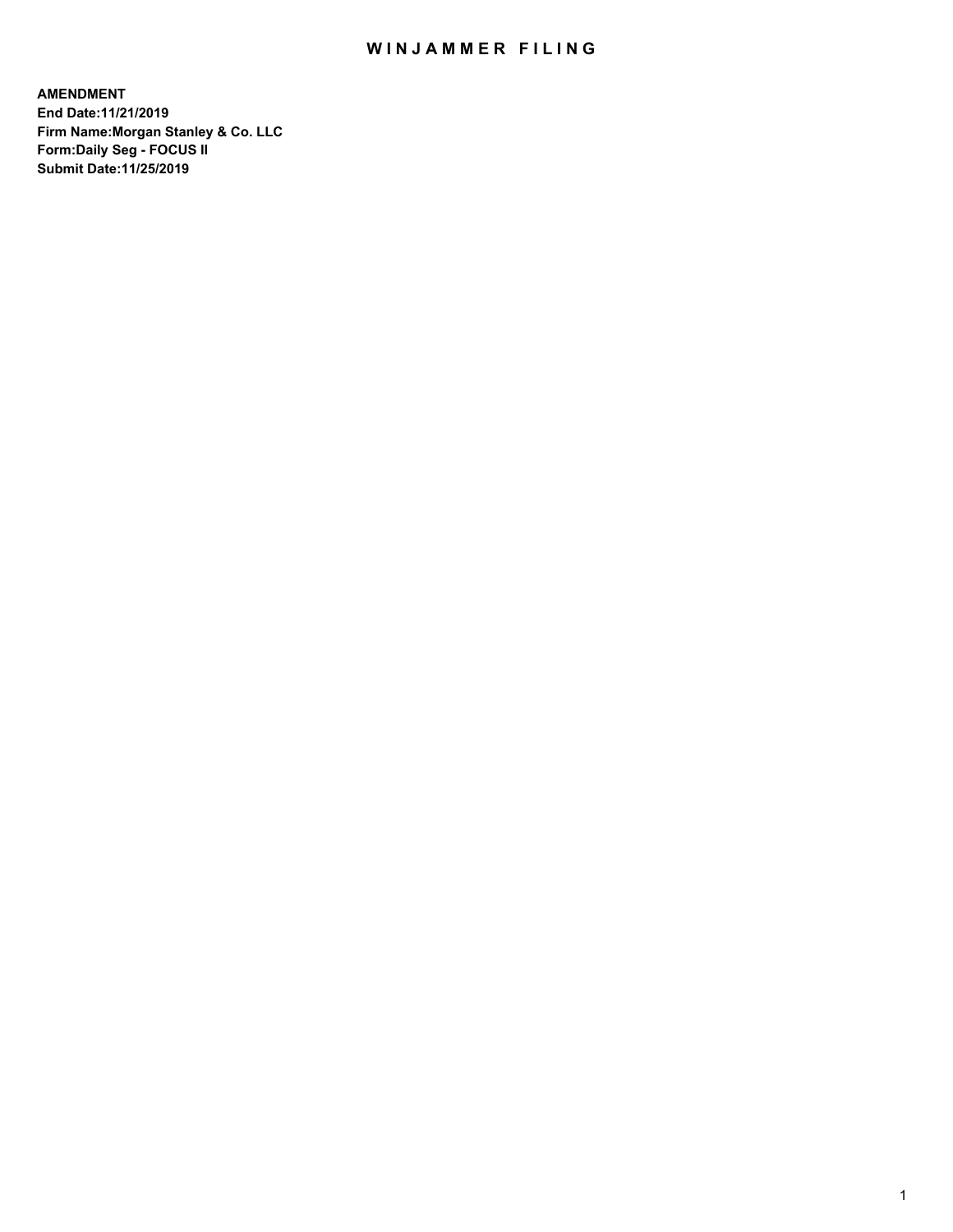**AMENDMENT End Date:11/21/2019 Firm Name:Morgan Stanley & Co. LLC Form:Daily Seg - FOCUS II Submit Date:11/25/2019 Daily Segregation - Cover Page**

| Name of Company                                                                                                                                                                                                                                                                                                                | Morgan Stanley & Co. LLC                               |
|--------------------------------------------------------------------------------------------------------------------------------------------------------------------------------------------------------------------------------------------------------------------------------------------------------------------------------|--------------------------------------------------------|
| <b>Contact Name</b>                                                                                                                                                                                                                                                                                                            | <b>Ikram Shah</b>                                      |
| <b>Contact Phone Number</b>                                                                                                                                                                                                                                                                                                    | 212-276-0963                                           |
| <b>Contact Email Address</b>                                                                                                                                                                                                                                                                                                   | Ikram.shah@morganstanley.com                           |
| FCM's Customer Segregated Funds Residual Interest Target (choose one):<br>a. Minimum dollar amount: ; or<br>b. Minimum percentage of customer segregated funds required:% ; or<br>c. Dollar amount range between: and; or<br>d. Percentage range of customer segregated funds required between:% and%.                         | 235,000,000<br><u>0</u><br><u>0 0</u><br>0 Q           |
| FCM's Customer Secured Amount Funds Residual Interest Target (choose one):<br>a. Minimum dollar amount: ; or<br>b. Minimum percentage of customer secured funds required:% ; or<br>c. Dollar amount range between: and; or<br>d. Percentage range of customer secured funds required between:% and%.                           | 140,000,000<br><u>0</u><br><u>00</u><br>0 <sup>0</sup> |
| FCM's Cleared Swaps Customer Collateral Residual Interest Target (choose one):<br>a. Minimum dollar amount: ; or<br>b. Minimum percentage of cleared swaps customer collateral required:% ; or<br>c. Dollar amount range between: and; or<br>d. Percentage range of cleared swaps customer collateral required between:% and%. | 92,000,000<br><u>0</u><br><u>00</u><br>0 <sup>0</sup>  |

Attach supporting documents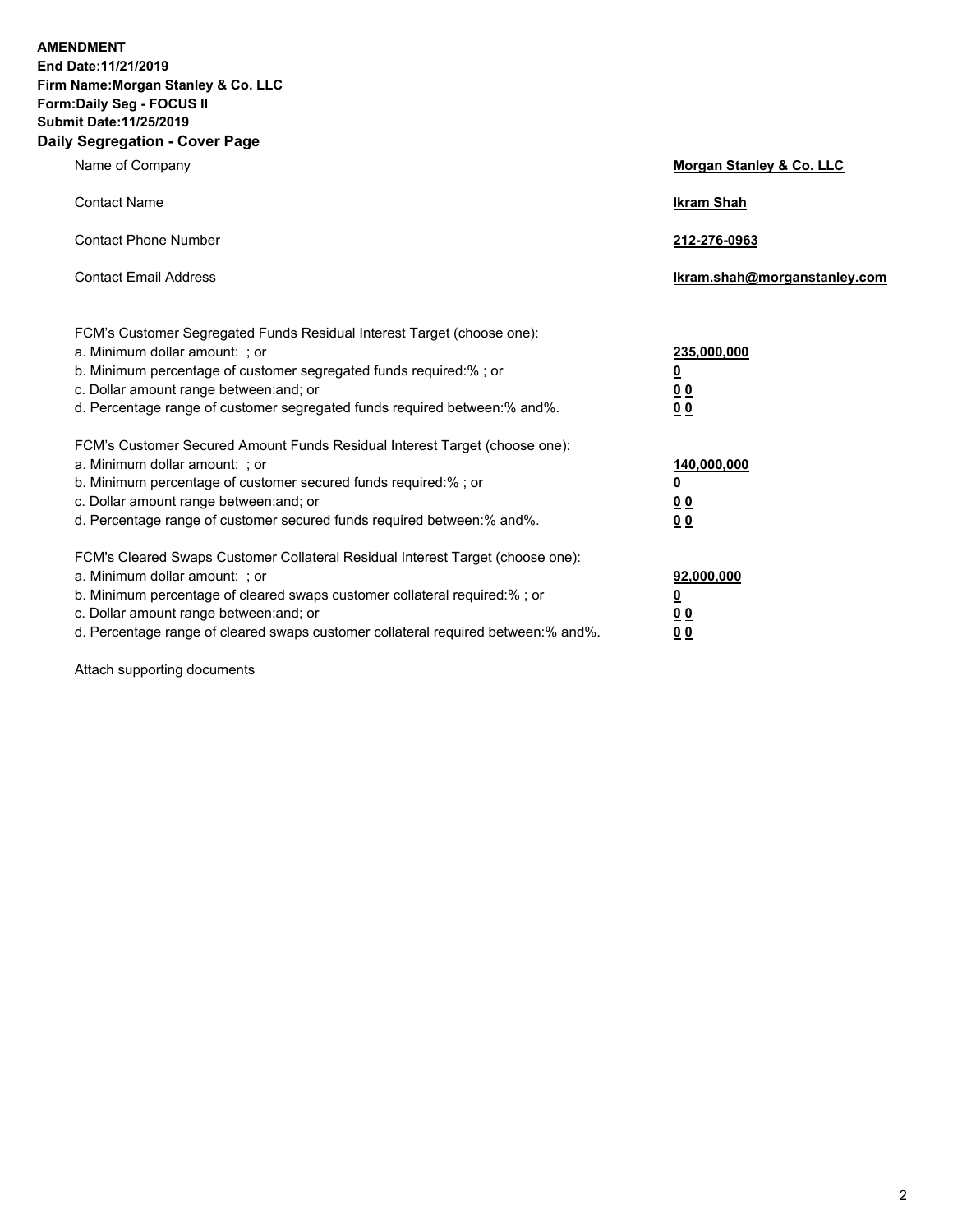#### **AMENDMENT End Date:11/21/2019 Firm Name:Morgan Stanley & Co. LLC Form:Daily Seg - FOCUS II**

## **Submit Date:11/25/2019**

## **Daily Segregation - Secured Amounts**

Foreign Futures and Foreign Options Secured Amounts Amount required to be set aside pursuant to law, rule or regulation of a foreign government or a rule of a self-regulatory organization authorized thereunder 1. Net ledger balance - Foreign Futures and Foreign Option Trading - All Customers A. Cash **2,669,575,206** [7315] B. Securities (at market) **2,222,104,007** [7317] 2. Net unrealized profit (loss) in open futures contracts traded on a foreign board of trade **349,497,561** [7325] 3. Exchange traded options a. Market value of open option contracts purchased on a foreign board of trade **7,871,673** [7335] b. Market value of open contracts granted (sold) on a foreign board of trade **-9,531,974** [7337] 4. Net equity (deficit) (add lines 1. 2. and 3.) **5,239,516,473** [7345] 5. Account liquidating to a deficit and account with a debit balances - gross amount **66,292,088** [7351] Less: amount offset by customer owned securities **-65,856,168** [7352] **435,920** [7354] 6. Amount required to be set aside as the secured amount - Net Liquidating Equity Method (add lines 4 and 5) 7. Greater of amount required to be set aside pursuant to foreign jurisdiction (above) or line 6. FUNDS DEPOSITED IN SEPARATE REGULATION 30.7 ACCOUNTS 1. Cash in banks A. Banks located in the United States **317,728,081** [7500] B. Other banks qualified under Regulation 30.7 **398,186,910** [7520] **715,914,991** [7530] 2. Securities A. In safekeeping with banks located in the United States **397,926,872** [7540] B. In safekeeping with other banks qualified under Regulation 30.7 **0** [7560] **397,926,872** [7570] 3. Equities with registered futures commission merchants A. Cash **8,494,721** [7580] B. Securities **0** [7590] C. Unrealized gain (loss) on open futures contracts **-928,550** [7600] D. Value of long option contracts **0** [7610] E. Value of short option contracts **0** [7615] **7,566,171** [7620] 4. Amounts held by clearing organizations of foreign boards of trade A. Cash **0** [7640] B. Securities **0** [7650] C. Amount due to (from) clearing organization - daily variation **0** [7660] D. Value of long option contracts **0** [7670] E. Value of short option contracts **0** [7675] **0** [7680] 5. Amounts held by members of foreign boards of trade A. Cash **2,178,724,106** [7700] B. Securities **1,824,177,135** [7710] C. Unrealized gain (loss) on open futures contracts **350,426,111** [7720] D. Value of long option contracts **7,871,673** [7730] E. Value of short option contracts **-9,531,974** [7735] **4,351,667,051** [7740] 6. Amounts with other depositories designated by a foreign board of trade **0** [7760] 7. Segregated funds on hand **0** [7765] 8. Total funds in separate section 30.7 accounts **5,473,075,085** [7770]

9. Excess (deficiency) Set Aside for Secured Amount (subtract line 7 Secured Statement Page 1 from Line 8)

- 10. Management Target Amount for Excess funds in separate section 30.7 accounts **140,000,000** [7780]
- 11. Excess (deficiency) funds in separate 30.7 accounts over (under) Management Target **93,122,692** [7785]

**0** [7305]

**5,239,952,393** [7355]

## **5,239,952,393** [7360]

**233,122,692** [7380]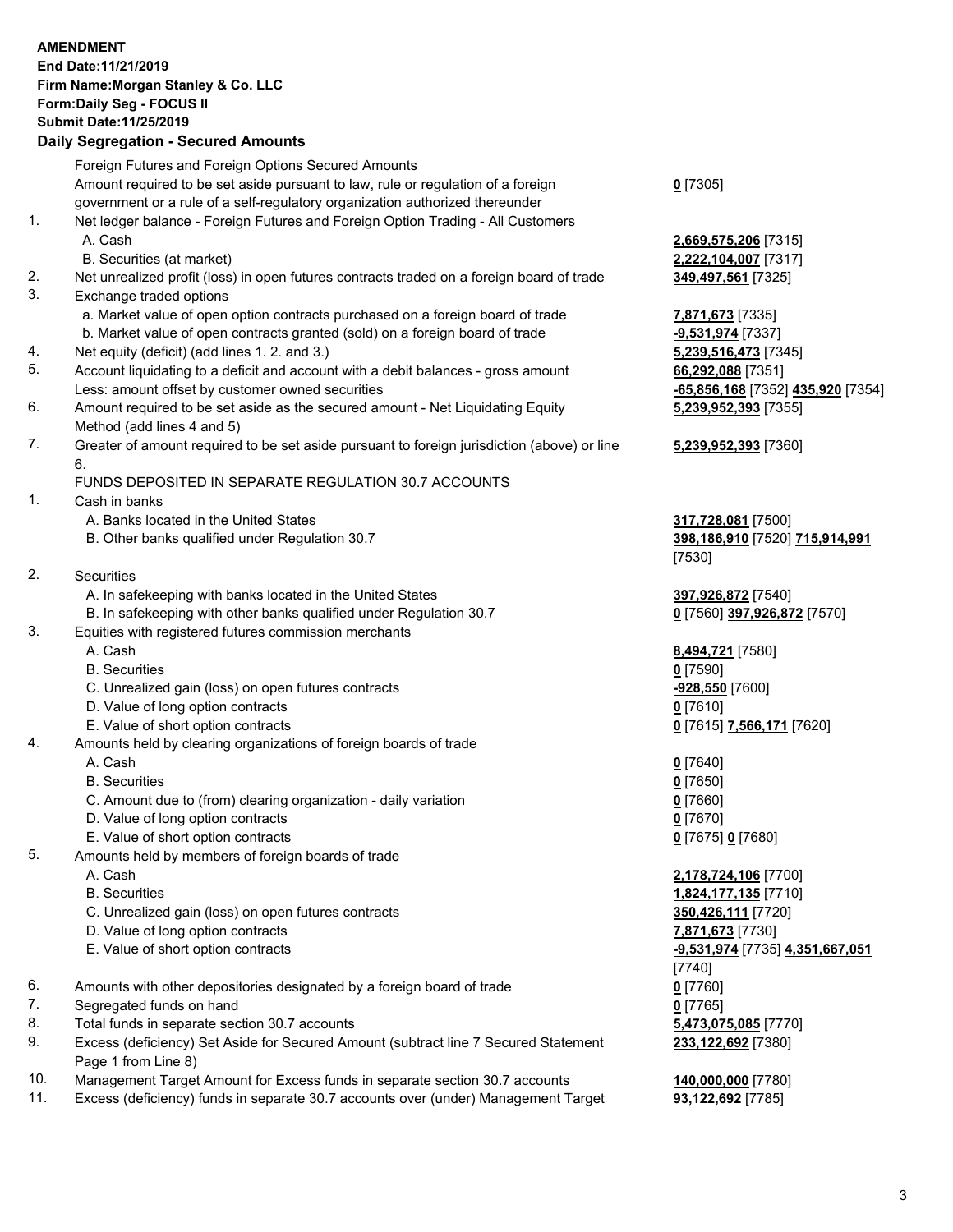#### **AMENDMENT**

**End Date:11/21/2019 Firm Name:Morgan Stanley & Co. LLC Form:Daily Seg - FOCUS II Submit Date:11/25/2019**

#### **Daily Segregation - Segregation Statement**

SEGREGATION REQUIREMENTS(Section 4d(2) of the CEAct)

- 1. Net ledger balance
	-
	- B. Securities (at market) **6,323,063,717** [7020]
- 2. Net unrealized profit (loss) in open futures contracts traded on a contract market **267,656,062** [7030]
- 3. Exchange traded options A. Add market value of open option contracts purchased on a contract market **374,779,855** [7032]
	- B. Deduct market value of open option contracts granted (sold) on a contract market **-273,241,674** [7033]
- 4. Net equity (deficit) (add lines 1, 2 and 3) **16,987,198,593** [7040]
- 5. Accounts liquidating to a deficit and accounts with debit balances - gross amount **434,124,275** [7045]
	-
- 6. Amount required to be segregated (add lines 4 and 5) **16,987,353,504** [7060] FUNDS IN SEGREGATED ACCOUNTS
- 7. Deposited in segregated funds bank accounts A. Cash **4,274,516,762** [7070]
	- B. Securities representing investments of customers' funds (at market) **0** [7080]

C. Securities held for particular customers or option customers in lieu of cash (at market)

- 8. Margins on deposit with derivatives clearing organizations of contract markets A. Cash **6,536,336,028** [7100]
	- B. Securities representing investments of customers' funds (at market) **0** [7110]

C. Securities held for particular customers or option customers in lieu of cash (at market)

- 9. Net settlement from (to) derivatives clearing organizations of contract markets **28,591,667** [7130]
- 10. Exchange traded options
	- A. Value of open long option contracts **374,779,855** [7132]
	- B. Value of open short option contracts **-273,241,674** [7133]
- 11. Net equities with other FCMs
	- A. Net liquidating equity **11,238,551** [7140]
	- B. Securities representing investments of customers' funds (at market) **0** [7160]

C. Securities held for particular customers or option customers in lieu of cash (at market)

- 12. Segregated funds on hand **0** [7150]
- 13. Total amount in segregation (add lines 7 through 12) **17,275,284,906** [7180]
- 14. Excess (deficiency) funds in segregation (subtract line 6 from line 13) **287,931,402** [7190]
- 15. Management Target Amount for Excess funds in segregation **235,000,000** [7194]
- 16. Excess (deficiency) funds in segregation over (under) Management Target Amount Excess

# A. Cash **10,294,940,633** [7010]

Less: amount offset by customer securities **-433,969,364** [7047] **154,911** [7050]

**530,891,375** [7090]

**5,792,172,342** [7120]

**0** [7170]

**52,931,402** [7198]